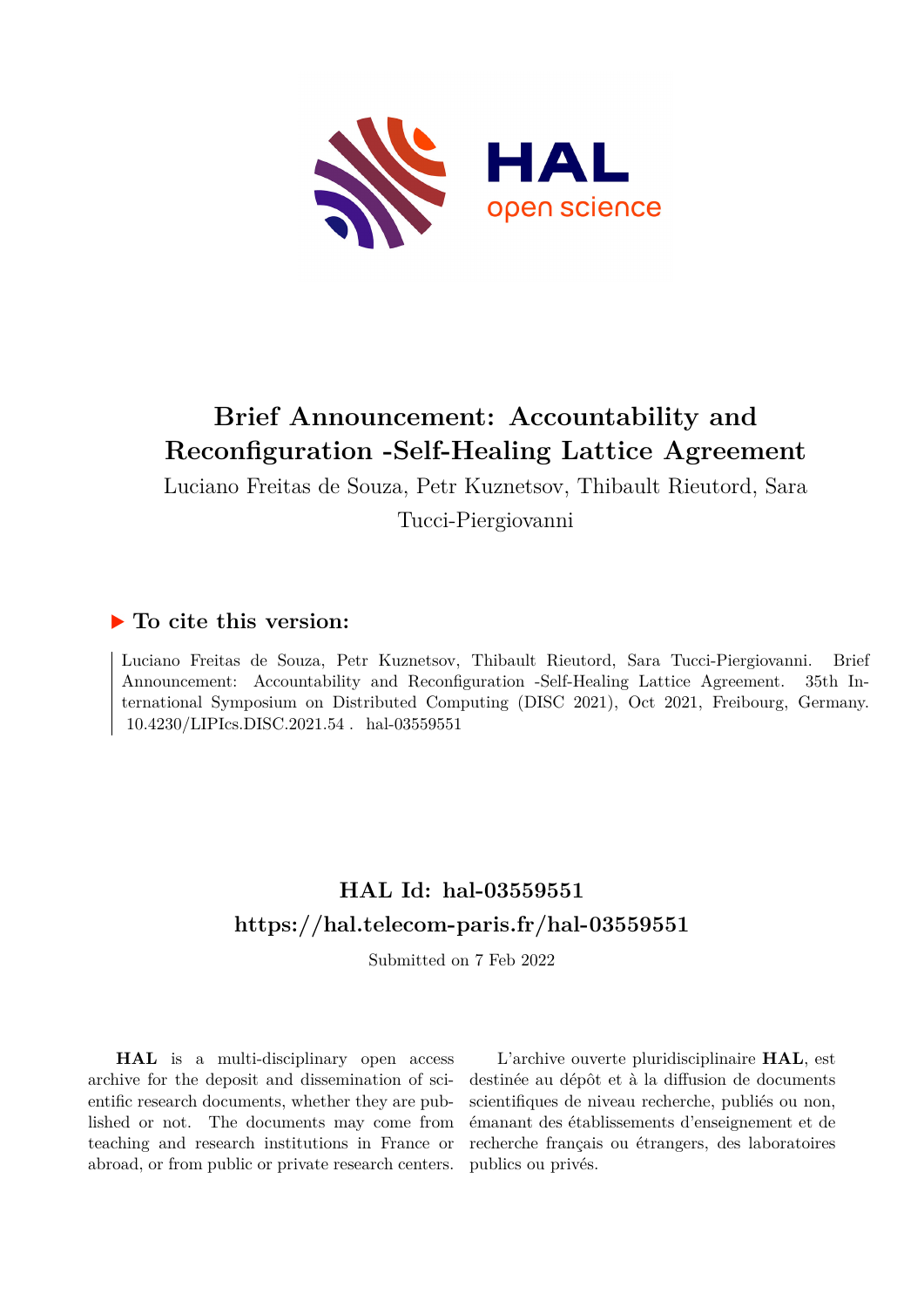## **Brief Announcement: Accountability and Reconfiguration – Self-Healing Lattice Agreement**

### Luciano Freitas de Souza  $\boxtimes$

Petr Kuznetsov $\boxtimes$ 

CEA LIST, Université de Paris-Saclay, France

LTCI, Télécom Paris, Institut Polytechnique de Paris, France

Thibault Rieutord  $\boxtimes$ CEA LIST, Université de Paris-Saclay, France

Sara Tucci-Piergiovanni **⊠** CEA LIST, Université de Paris-Saclay, France

### **Abstract**

An *accountable* distributed system provides means to detect deviations of system components from their expected behavior. It is natural to complement fault detection with a reconfiguration mechanism, so that the system could heal itself, by replacing malfunctioning parts with new ones. In this paper, we describe a framework that can be used to implement a large class of accountable and reconfigurable replicated services. We build atop the fundamental lattice agreement abstraction lying at the core of storage systems and cryptocurrencies.

Our asynchronous implementation of accountable lattice agreement ensures that every violation of consistency is followed by an undeniable evidence of misbehavior of a faulty replica. The system can then be seamlessly reconfigured by evicting faulty replicas, adding new ones and merging inconsistent states. We believe that this paper opens a direction towards asynchronous "self-healing" systems that combine accountability and reconfiguration.

**2012 ACM Subject Classification** Theory of computation  $\rightarrow$  Distributed algorithms

**Keywords and phrases** Reconfiguration, accountability, asynchronous, lattice agreement

**Digital Object Identifier** [10.4230/LIPIcs.DISC.2021.54](https://doi.org/10.4230/LIPIcs.DISC.2021.54)

**Related Version** *Full Version*: <https://arxiv.org/abs/2105.04909>

## **1 Introduction**

There are two major ways to deal with failures in distributed computing:

- **Fault-tolerance:** we anticipate failures by investing into replication and synchronization, so that the system's correctness is not affected by faulty components.
- **Accountability:** we detect failures *a posteriori* and raise undeniable evidences against faulty components.

Accountability in computing has been proposed for generic distributed systems [13, 14] as a mechanism to detect deviations of system nodes from the algorithms they are assigned with. It has been shown that a large class of deviations of a given process from a given deterministic algorithm can be detected by maintaining a set of *witnesses* that keep track of all *observable* actions of the process and check them against the algorithm [15].

The generic approach can be, however, very expensive in practice and one may look for a more tractable *application-specific* accountability mechanism. Indeed, instead of pursuing the ambitious goal of detecting deviations from the assigned algorithm, we might want to only care about deviations that violate the specification of the problem the algorithm is trying to solve.



© Luciano Freitas de Souza, Petr Kuznetsov, Thibault Rieutord, and Sara Tucci-Piergiovanni; licensed under Creative Commons License CC-BY 4.0 35th International Symposium on Distributed Computing (DISC 2021). Editor: Seth Gilbert; Article No. 54; pp. 54:1–54:5 [Leibniz International Proceedings in Informatics](https://www.dagstuhl.de/lipics/)

Leibniz international Floretungs in missimosische Publishing, Germany<br>LIPICS [Schloss Dagstuhl – Leibniz-Zentrum für Informatik, Dagstuhl Publishing, Germany](https://www.dagstuhl.de)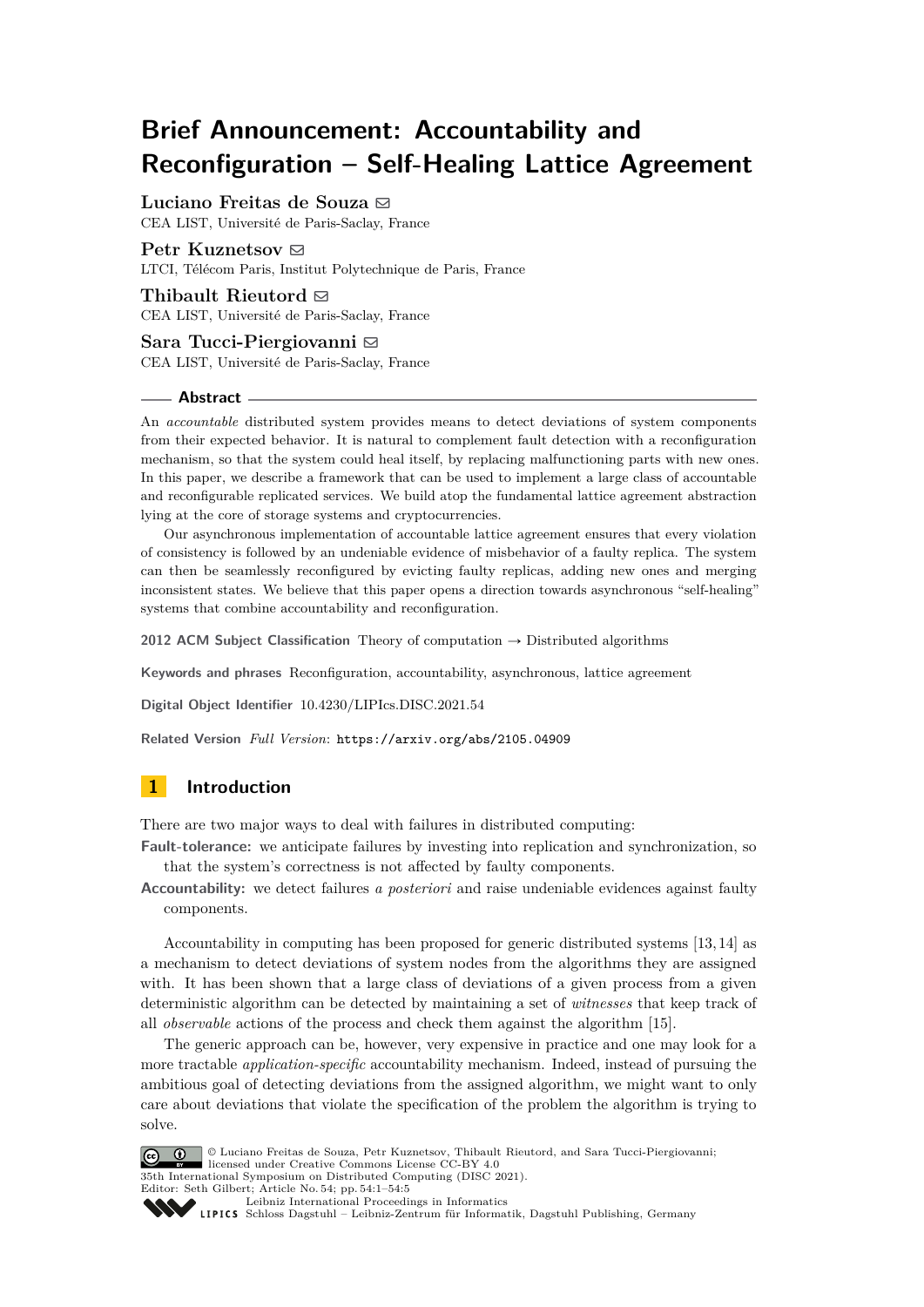### **54:2 Accountability and Reconfiguration – Self-Healing Lattice Agreement**

**Application-specific accountability.** The idea has been successfully employed in the context of Byzantine Consensus [6]. The accountable version of consensus guarantees correctness as long as the number of faulty processes does not exceed some fixed *f*. But if correctness is violated, e.g., honest processes take different decisions, then at least  $f + 1$  Byzantine processes are presented with undeniable evidences of misbehavior. This is not surprising: a decision in a typical *f*-resilient consensus protocol must receive *acknowledgements* from a *quorum* of processes, and any two quorums must have at least  $f + 1$  processes in common [20]. The fact that two processes took different decisions implies that at least  $f + 1$  processes in the intersection of the corresponding quorums *equivocated*, i.e., acknowledged conflicting decision values. Assuming that every decision is provided with a cryptographic *certificate* containing the set of signed acknowledgements from a quorum of processes, we can immediately construct a desired evidence. Polygraph [6, 7], a recent accountable Byzantine Consensus protocol, naturally builds upon the classical PBFT protocol [5]. One may ask – okay, we have detected a faulty process, but what should we do next? Ideally, we would like to *reconfigure* the system by evicting the faulty process and *reinitializing* the system state.

*Reconfigurable replicated systems* [11, 12, 16, 22] allow the users to dynamically update the set of replicas. It has been recently shown that reconfiguration can be implemented in purely  $asynchronous$  environments  $[1, 2, 11, 16, 17, 22]$ . The idea was first applied to (read-write) storage systems [1, 2, 11], and then extended to max-registers [16, 22] and more general *lattice* data types, first in the crash-fault context [17] and then for Byzantine failures [18].

**Contribution.** In this paper, we propose a framework that can be used to implement a large class of replicated services that are both accountable and reconfigurable. Following recent work on reconfiguration [16–18], we build atop the fundamental *lattice agreement* abstraction. Lattice agreement [3, 9] takes arbitrary inputs in a *lattice* (a partially ordered set equipped with a *join* operator) and returns outputs that are (1) joins of the inputs, and (2) ordered with respect to the lattice partial order. Lattice agreement is weaker than consensus and can be implemented in an asynchronous system.

Lattice agreement (LA) appears to be a perfect match for both desired features: accountability and reconfiguration. Indeed, a quorum-based LA implementation enables detection of misbehaving parties: as soon as two correct users learn two incomparable values, they also obtain a proof of misbehavior of all replicas that *signed* both values. Furthermore, the very process of reconfiguration can be represented as agreement defined on a lattice of *configurations* [16, 17]. These two observations inspire the design of our system.

We propose an accountable *and* reconfigurable implementation that reaches agreement on a *joint* lattice: an object lattice (defining the current *state* of the replicated object) and a configuration lattice (defining the current *configuration* of the replicas). Assuming that the number of failures is less than half of the system size, our implementation is *alive*. It is also *safe* if only benign (crash) failures occur. Once safety is violated, i.e., two correct users learn two incomparable object states, some Byzantine replicas are inevitably confronted with an undeniable proof of misbehavior. The system is then seamlessly reconfigured by evicting the detected replicas, adding new ones and merging inconsistent states. Once the state is merged, the system comes back to providing safety and liveness, as long as no new replicas exhibits Byzantine behavior. Eventually all Byzantine replicas are detected and the system maintains liveness and safety.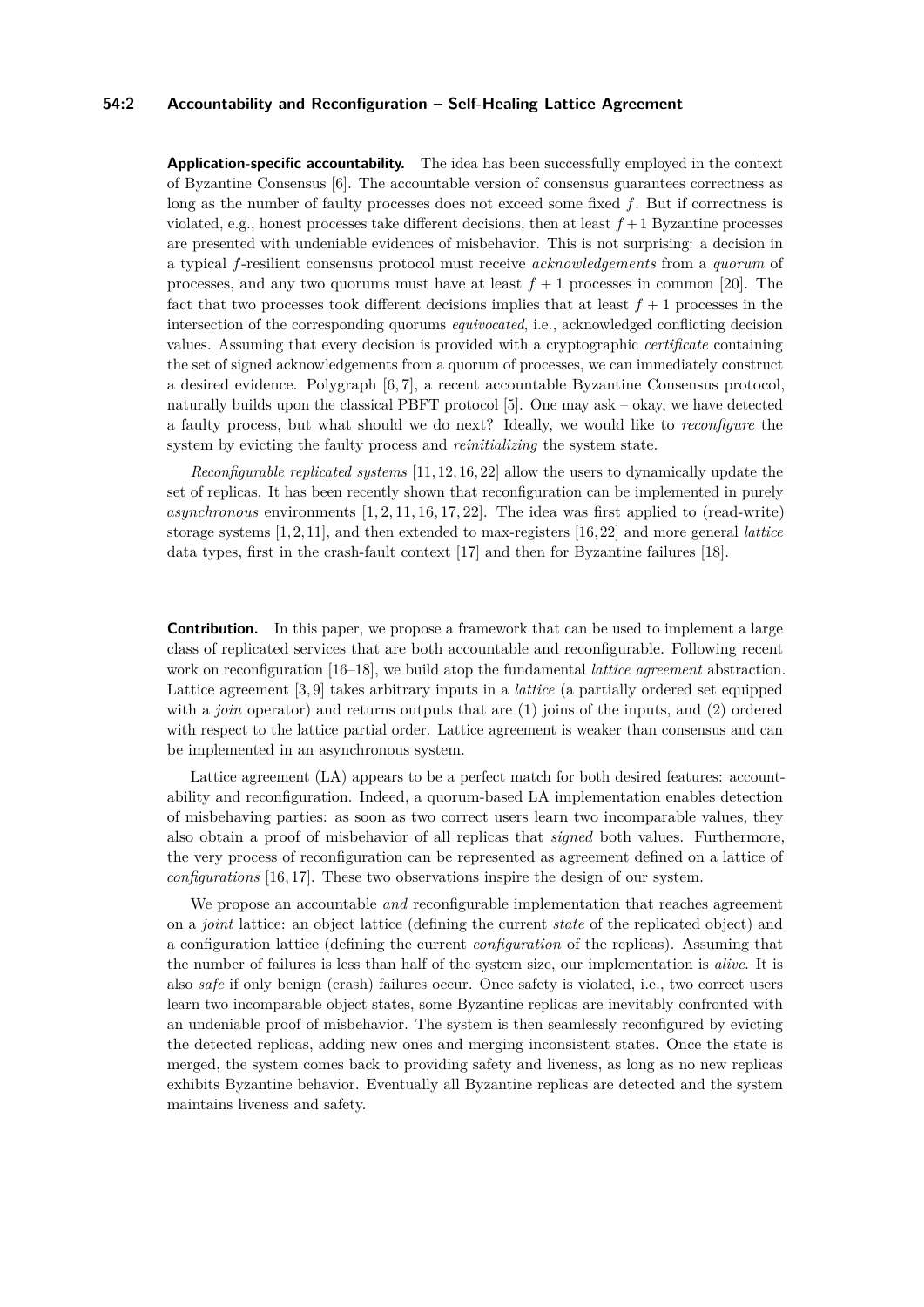### **L. F. de Souza, P. Kuznetsov, T. Rieutord, and S. Tucci-Piergiovanni 54:3**

**Outdated configurations are harmless.** Our system prevents users from accessing outdated configurations with the use of *forward-secure digital signature scheme* [4, 8]. A member of each new configuration is assigned a new secret key. Furthermore, honest members of an old configuration are expected to destroy their old keys before moving to a new one. Thus, if they are later compromised, they will not be able to serve clients' requests, and the remaining Byzantine replicas will not constitute a quorum.

**On Byzantine clients.** Our solution assumes that service replicas are subject to Byzantine failures, but clients are *benign*: they can only fail by crashing. This hypothesis has already been done in designs of fault-tolerant storage systems [19]. In our case, this assumption precludes the cases when a Byzantine client brings the system into a compromised configuration or slows down the system by issuing excessive reconfiguration requests. In the full version of this paper [10], we also describe a *one-shot* version of accountable lattice agreement, without reconfiguration, in which *both* clients and replicas can be Byzantine. Marrying reconfiguration and accountability in a long-lived service that can be accessed by Byzantine clients remains an important challenge.

**Message.** Altogether, we believe that this paper opens a new area of asynchronous "selfhealing" systems that combine accountability and reconfiguration. Such a system either preserves safety and liveness or preserves liveness and compensates safety violations with eventual detection of Byzantine replicas. It also exports a reconfiguration interface that allows the clients to replace compromised replicas with new, correct ones. In this paper, we show that both mechanisms, accountability and reconfiguration, can be implemented in a purely asynchronous (in the modern parlance – *responsive*) way.

## **2 Reconfigurable and Accountable Lattice Agreement**

A *reconfigurable accountable (long-lived) lattice agreement* (*RALA*) abstraction must ensure, among others, the following properties:

- **Completeness.** If a correct client learns a value that is incomparable with a value learnt by another correct client then it eventually accuses some new replicas.
- **Liveness.** If the system reconfigures only finitely many times, every value proposed by a correct client is eventually included in the value learned by every correct client.

The properties above imply that either the safety property of the implemented object holds (the values learnt by correct processes are comparable) or some new Byzantine replicas are eventually detected. If from some point on, no more Byzantine faults take place, we ensure that all new learnt values are comparable. Our requirement of finite number of reconfigurations is standard in the corresponding literature [2, 17, 22] and, in fact, can be shown to be necessary [21]. In practice, we ensure liveness in "sufficiently long" time intervals without reconfiguration.

Notice that the choice of new configurations to propose is left entirely to the clients, as long as one condition is satisfied: if the system is in a configuration which is not eventually replaced, than this configuration must contain a majority of correct replicas. It is important to emphasize that **the system does not allow the accused replicas to affect the system's safety and liveness**. Please refer to the full version [10] for the complete specification and the matching implementation.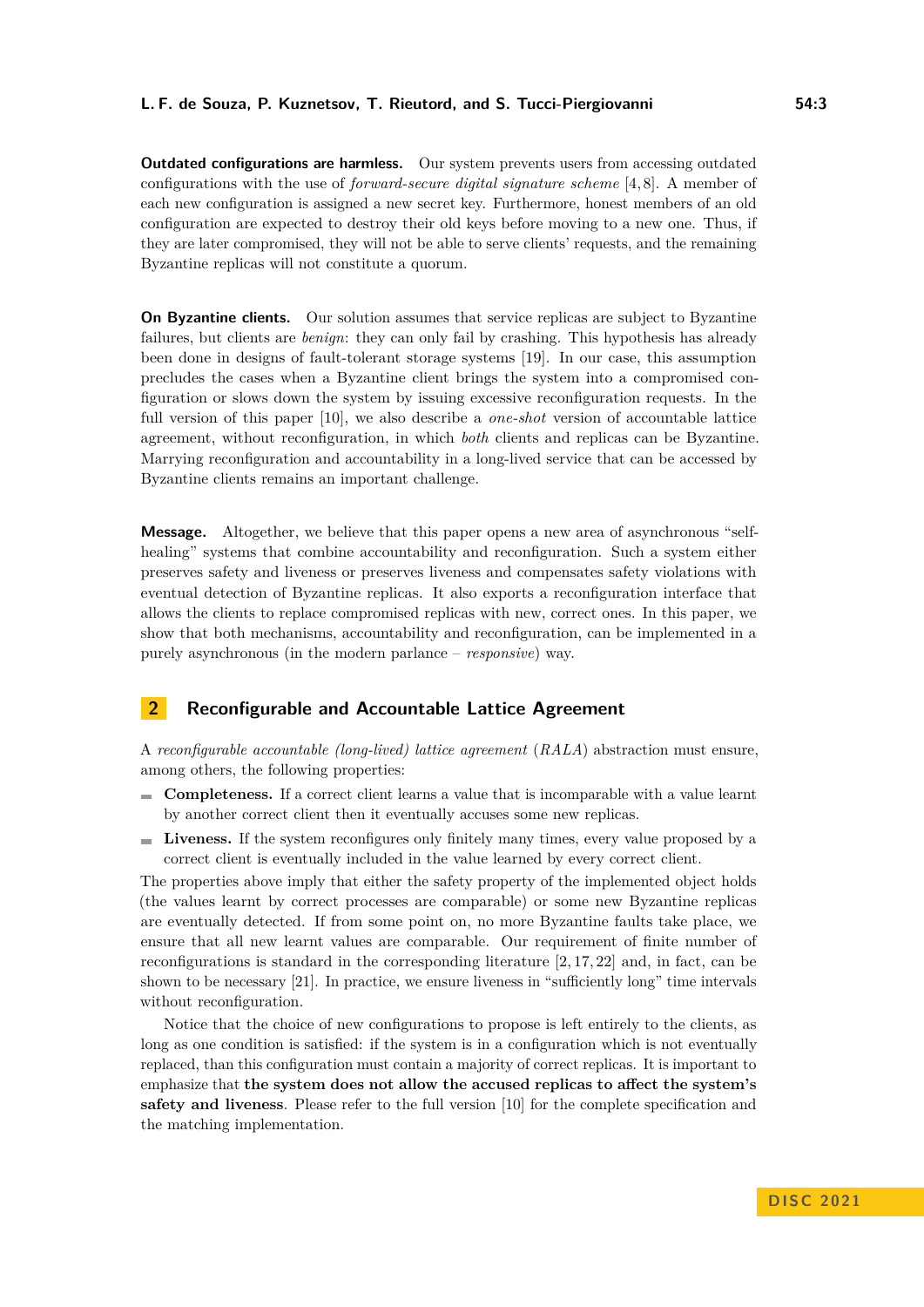### **References**

- **1** Marcos Kawazoe Aguilera, Idit Keidar, Dahlia Malkhi, and Alexander Shraer. Dynamic atomic storage without consensus. *J. ACM*, 58(2):7:1–7:32, 2011.
- **2** Eduardo Alchieri, Alysson Bessani, Fabíola Greve, and Joni da Silva Fraga. Efficient and modular consensus-free reconfiguration for fault-tolerant storage. In *OPODIS*, pages 26:1–26:17, 2017.
- **3** Hagit Attiya, Maurice Herlihy, and Ophir Rachman. Atomic snapshots using lattice agreement. *Distributed Comput.*, 8(3):121–132, 1995.
- **4** Mihir Bellare and Sara K Miner. A forward-secure digital signature scheme. In *Annual International Cryptology Conference*, pages 431–448. Springer, 1999.
- **5** Miguel Castro and Barbara Liskov. Practical Byzantine fault tolerance and proactive recovery. *ACM Trans. Comput. Syst.*, 20(4):398–461, 2002.
- **6** Pierre Civit, Seth Gilbert, and Vincent Gramoli. Polygraph: Accountable byzantine agreement. *IACR Cryptol. ePrint Arch.*, 2019:587, 2019. URL: <https://eprint.iacr.org/2019/587>.
- **7** Pierre Civit, Seth Gilbert, and Vincent Gramoli. Brief announcement: Polygraph: Accountable byzantine agreement. In Hagit Attiya, editor, *DISC*, volume 179 of *LIPIcs*, pages 45:1–45:3, 2020.
- **8** Manu Drijvers, Sergey Gorbunov, Gregory Neven, and Hoeteck Wee. Pixel: Multi-signatures for consensus. In *29th USENIX Security Symposium (USENIX Security 20)*, Boston, MA, August 2020. USENIX Association. URL: [https://www.usenix.org/conference/usenixsecurity20/](https://www.usenix.org/conference/usenixsecurity20/presentation/drijvers) [presentation/drijvers](https://www.usenix.org/conference/usenixsecurity20/presentation/drijvers).
- **9** Jose Faleiro, Sriram Rajamani, Kaushik Rajan, Ganesan Ramalingam, and Kapil Vaswani. Generalized lattice agreement. In *PODC*, pages 125–134, 2012.
- **10** Luciano Freitas de Souza, Petr Kuznetsov, Thibault Rieutord, and Sara Tucci Piergiovanni. Accountability and reconfiguration: Self-healing lattice agreement. *CoRR*, abs/2105.04909, 2021. [arXiv:2105.04909](http://arxiv.org/abs/2105.04909).
- **11** Eli Gafni and Dahlia Malkhi. Elastic configuration maintenance via a parsimonious speculating snapshot solution. In *DISC*, pages 140–153, 2015.
- **12** Seth Gilbert, Nancy A. Lynch, and Alexander A. Shvartsman. Rambo: a robust, reconfigurable atomic memory service for dynamic networks. *Distributed Comput.*, 23(4):225–272, 2010.
- **13** Andreas Haeberlen and Petr Kuznetsov. The Fault Detection Problem. In *Proceedings of the 13th International Conference on Principles of Distributed Systems (OPODIS'09)*, December 2009.
- **14** Andreas Haeberlen, Petr Kuznetsov, and Peter Druschel. The case for byzantine fault detection. In *Proceedings of the Second Workshop on Hot Topics in System Dependability (HotDep'06)*, November 2006.
- **15** Andreas Haeberlen, Petr Kuznetsov, and Peter Druschel. PeerReview: Practical accountability for distributed systems. In *Proceedings of the 21st ACM Symposium on Operating Systems Principles (SOSP'07)*, October 2007.
- **16** Leander Jehl, Roman Vitenberg, and Hein Meling. Smartmerge: A new approach to reconfiguration for atomic storage. In *DISC*, pages 154–169, 2015.
- **17** Petr Kuznetsov, Thibault Rieutord, and Sara Tucci-Piergiovanni. Reconfigurable lattice agreement and applications. In *OPODIS*, 2019.
- **18** Petr Kuznetsov and Andrei Tonkikh. Asynchronous reconfiguration with byzantine failures. In Hagit Attiya, editor, *DISC*, volume 179 of *LIPIcs*, pages 27:1–27:17. Schloss Dagstuhl - Leibniz-Zentrum für Informatik, 2020.
- **19** Jean-Philippe Martin, Lorenzo Alvisi, and Michael Dahlin. Minimal byzantine storage. In Dahlia Malkhi, editor, *DISC*, volume 2508 of *Lecture Notes in Computer Science*, pages 311–325. Springer, 2002.
- **20** Marshall Pease, Robert Shostak, and Leslie Lamport. Reaching agreement in the presence of faults. *Journal of the ACM*, 27(2):228–234, April 1980.